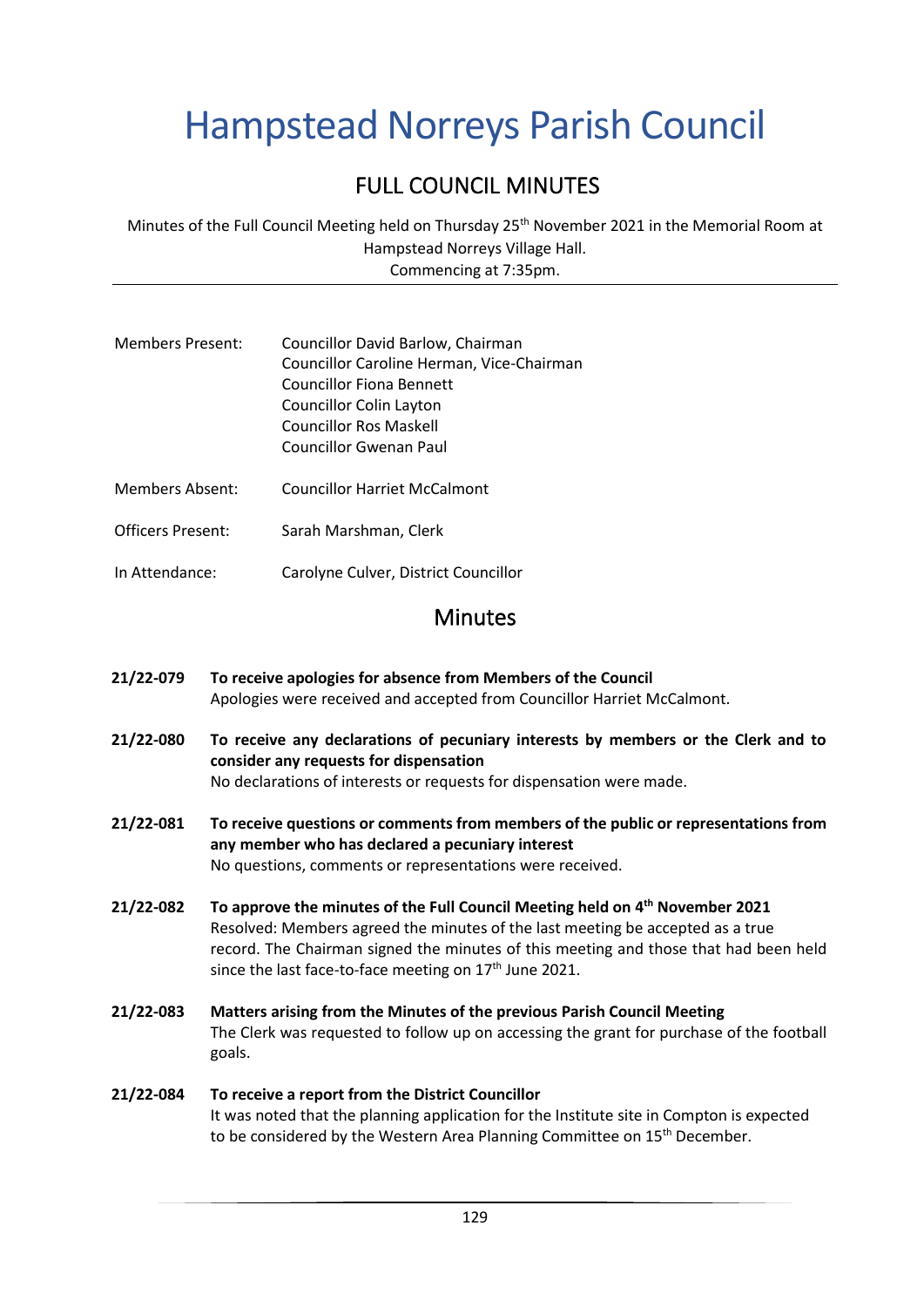#### **21/22-085 Planning Applications**

- **a) To consider the following planning applications:** There were no new planning applications
- **b) To receive a report on West Berkshire Council's recent planning decisions** There were no new decisions reported since the previous meeting.

#### **21/22-086 Finance:**

- **a) To consider approving payments made/due as listed on the Finance Report** Resolved: To approve the payments listed on the Finance Report in Appendix 1.
- **b) To receive the most recent bank reconciliation** Resolved: To note the bank reconciliation figures to  $31<sup>st</sup>$  October 2021, as provided on the Finance Report in Appendix 1.
- **c) To receive the most recent Quarterly Budget Summary** Resolved: To note the Quarterly Budget Summary to 30<sup>th</sup> September 2021.
- **21/22-087 To consider quotes for additional safety surfacing around the equipment in Dean Meadow**

Resolved: To seek grant funding to assist with the costs of installing mulch safety surface under the gym equipment and the play equipment that does not currently have this type if safety surface.

- **21/22-088 To consider a request for funding towards a new roof from the Scout Hut in Compton** Resolved: To make a donation of £300 through The Good Exchange.
- **21/22-089 To consider the auditor and set the scope for audit for 2021/22** Resolved: To agree the scope for audit and to appoint Heelis and Lodge as the internal auditors for 2021/22.
- **21/22-090 To review the Draft Budget** Some amendments were discussed. These alterations will be made and the budget will be agreed at the next meeting.
- **21/22-091 To receive an update from the Traffic and Speeding Working Group** Purchase of a Speed Indicator Device (SID) is expected to be around £2,570+VAT. The Council discussed the possibility of sharing the cost and use with another parish.
- **21/22-092 Matters for future consideration and information**  West Berkshire Climate Forum is seeking possible locations for wild verges. The verge at the top of Wyld Court Hill, opposite the entrance to Wyld Court Stables, will be suggested as an option.
- **21/22-093 In accordance with the Public Bodies (Admission to Meetings) Act 1960 s 1(2), resolve that press and members of the public should be excluded from the following items by reason of the confidential nature of the business to be discussed** Resolved: To exclude the press and members of the public from Minutes 21/22-094 and 21/22-095.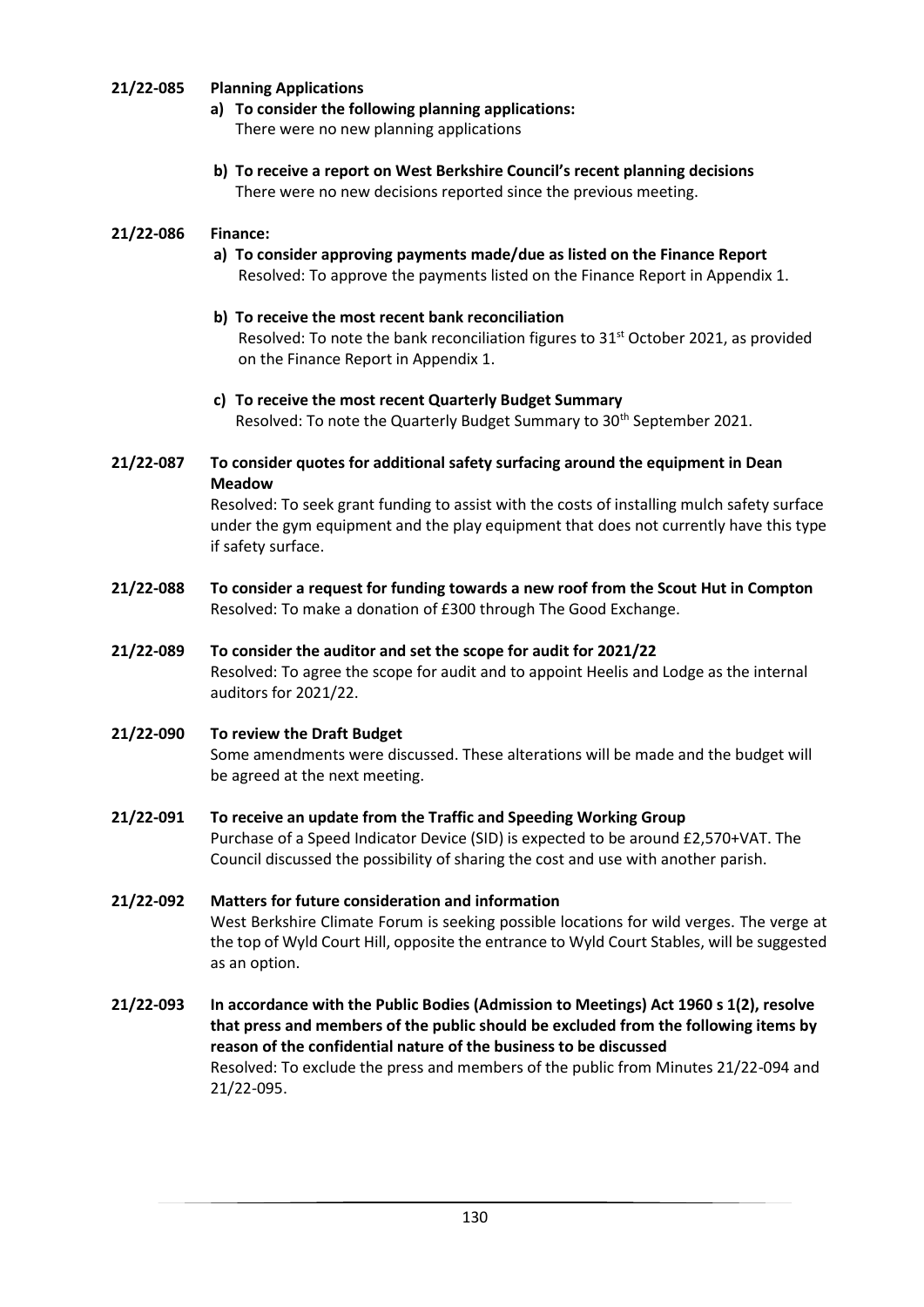**21/22-094 To consider the License Agreement between Hampstead Norreys Amenities Trust and Hampstead Norreys Parish Council regarding the maintenance of Dean Meadow** Some amendments were suggested and will be sent to the Hampstead Norreys Amenities Trust for review.

#### **21/22-095 To consider staff salaries**

It was resolved to continue at the current salary point and honour any back pay from April 2021 on the pay increase that is still under negotiations.

There being no further business, the meeting was closed at 8:40pm.

Date and time of next scheduled meeting: **Parish Council Meeting: Thursday 27th January 2021 at 7:30pm**

Chairman: \_\_\_\_\_\_\_\_\_\_\_\_\_\_\_\_\_\_\_\_\_\_\_\_\_\_\_\_\_\_ Date: \_\_\_\_\_\_\_\_\_\_\_\_\_\_\_\_\_\_\_\_\_\_\_\_\_\_